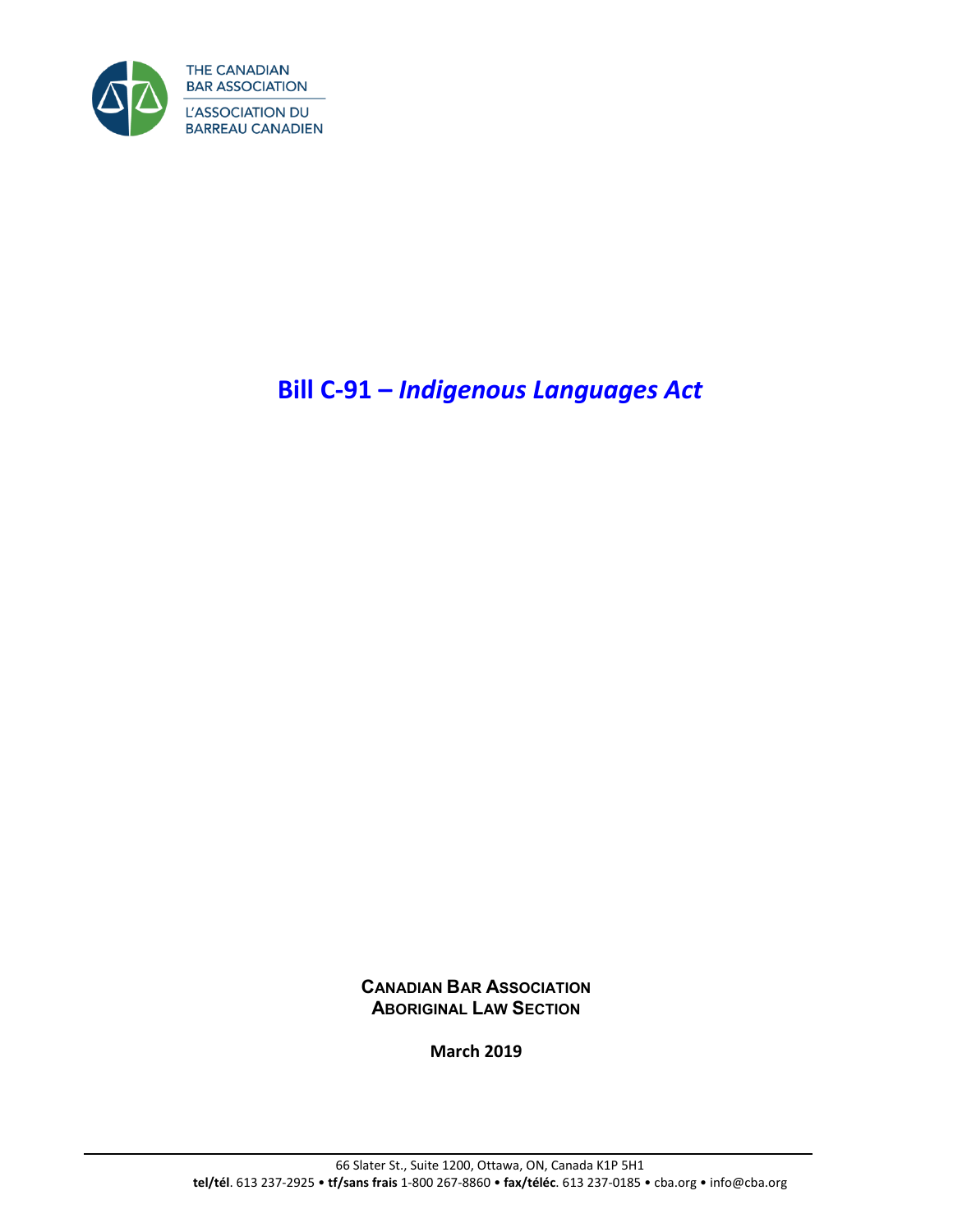#### **PREFACE**

The Canadian Bar Association is a national association representing 36,000 jurists, including lawyers, notaries, law teachers and students across Canada. The Association's primary objectives include improvement in the law and in the administration of justice.

This submission was prepared by the CBA Aboriginal Law Section, with assistance from the Advocacy Directorate at the CBA office. The submission has been reviewed by the Law Reform Subcommittee and approved as a public statement of the CBA Aboriginal Law Section.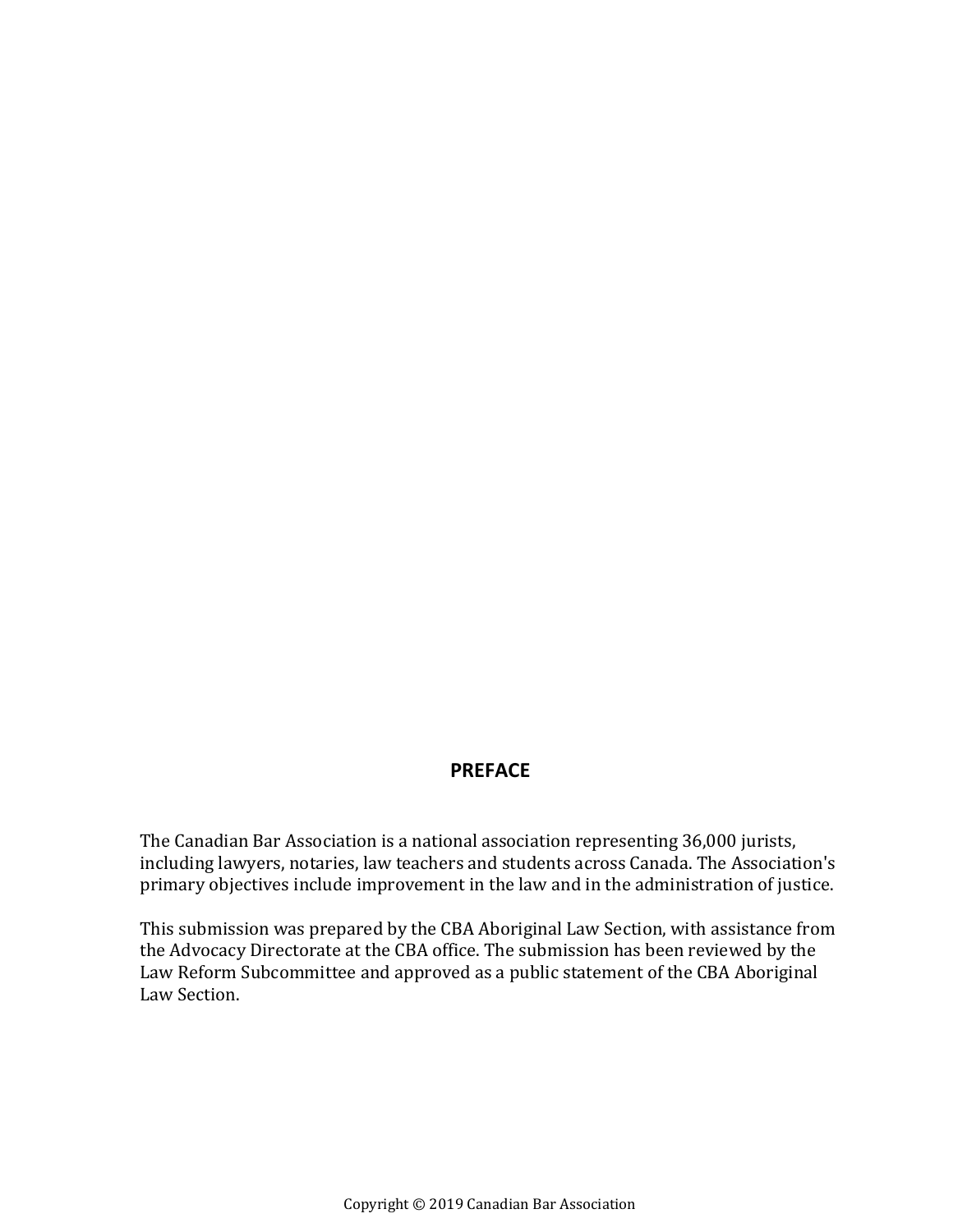# **TABLE OF CONTENTS**

# **Bill C-91 –** *Indigenous Languages Act*

| $\mathbf{II}$ , $\mathbf{III}$ |          |  |
|--------------------------------|----------|--|
|                                | А.<br>B. |  |
| III.                           |          |  |
|                                |          |  |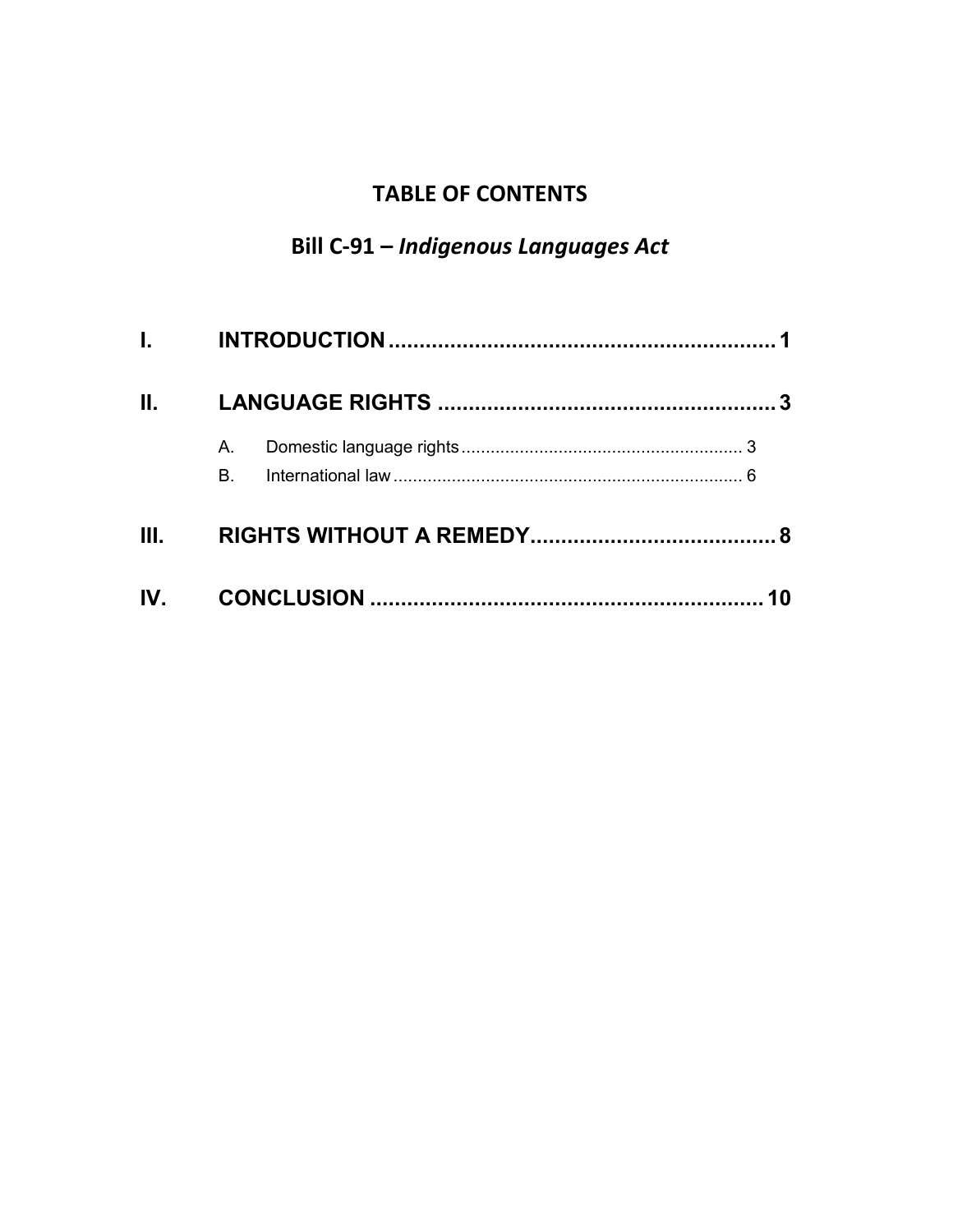# **Bill C-91 –** *Indigenous Languages Act*

#### <span id="page-3-0"></span>**I. INTRODUCTION**

The CBA Aboriginal Law Section (CBA Section) appreciates the opportunity to comment on Bill C-91, *An Act respecting Indigenous languages* (Bill C-91 or *ILA*). The CBA Section represents lawyers from across Canada who specialize in legal issues pertaining to Indigenous people.

The CBA Section offers one recommendation to ensure the full implementation of Indigenous language rights recognized by Bill C-91. As explained further below, we recommend that the *ILA* be made justiciable by allowing Indigenous peoples to seek out court remedies for violations of the rights it recognizes. Without this important amendment, the *ILA* risks being little more than another hollow promise.

The *ILA* is the kind of initiative required to begin remedying the lasting damage to the vitality of Indigenous languages and cultures as a result of a legacy of federal policies directly aimed at eradicating the distinct legal, social and cultural presence of Indigenous peoples in Canada. This is compounded by the subsequent failure of the federal government to correct the cultural devastation wrought by these policies.<sup>1</sup>

Both legislative and executive Branches of government had a role in perpetuating this crisis. Statutes enacted by Parliament outlawed Indigenous cultural practices. Access to the judicial branch was denied to Indigenous persons who opposed the government's agenda.<sup>2</sup> For its part, the executive branch propagated residential schools explicitly designed to "wean them by slow degrees from their nomadic habits, which have almost become an instinct, and by slow degrees absorb them or settle them on the land."<sup>3</sup> According to the Truth and Reconciliation Commission (TRC), "[r]esidential schools were a systematic, government-sponsored attempt to destroy Indigenous cultures and languages and to assimilate Indigenous peoples so that they no longer existed as distinct peoples".<sup>4</sup> Language was a particular target of the residential

 $\overline{\phantom{a}}$ <sup>1</sup> Truth and Reconciliation Commission of Canada, *Honoring the Truth, Reconciling for the Future*: Summary of the Final Report of the Truth and Reconciliation Commission of Canada, 2015, at [1 online:](http://nctr.ca/assets/reports/Final%20Reports/Executive_Summary_English_Web.pdf) (Truth and Reconciliation Report).

<sup>2</sup> Debates of the Senate, 42<sup>nd</sup> Parl, 1<sup>st</sup> Sess, Vol. 150 (17 November 2016) (Hon Murray Sinclair).

<sup>3</sup> Debates of the House of Commons, 4th Parl, 2nd Sess (May 5 1880) (Rt. Hon. John A. MacDonald).

<sup>4</sup> Truth and Reconciliation Report, at 153.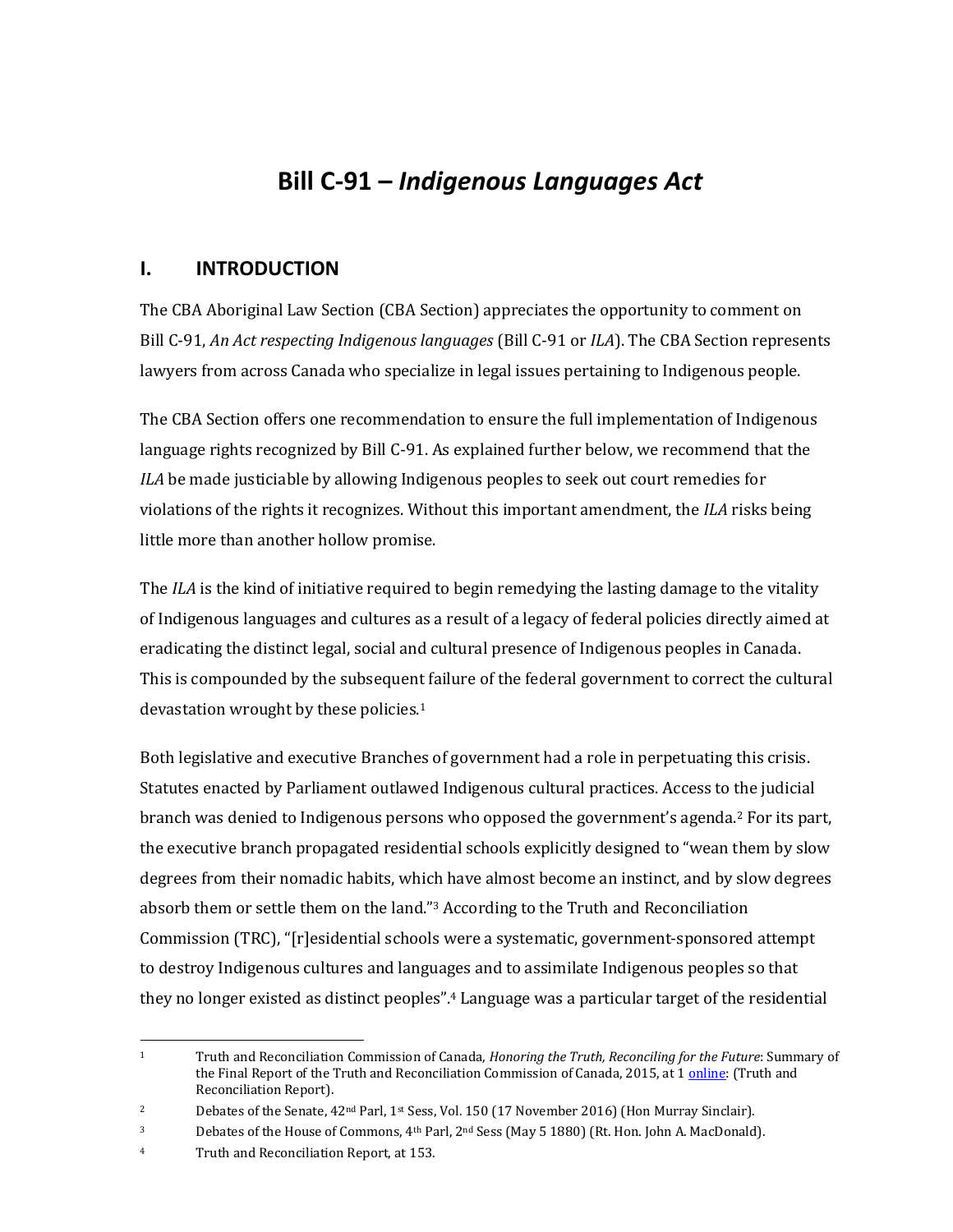school system. In 1890, Indian Commissioner Hayter Reed suggested that the "native language is only to be used as a vehicle of teaching and should be discontinued as such as soon as practicable".<sup>5</sup>

Four of the TRC's 94 calls to action specifically address the denigration and suppression of Indigenous languages and cultures<sup>6</sup> and relate to the advancement of Indigenous languages and language rights in Canada:

13. We call upon the federal government to acknowledge that Aboriginal rights include Aboriginal language rights.

14. We call upon the federal government to enact an Aboriginal Languages Act that incorporates the following principles:

- i. Aboriginal languages are a fundamental and valued element of Canadian culture and society, and there is an urgency to preserve them.
- ii. Aboriginal language rights are reinforced by the Treaties.
- iii. The federal government has a responsibility to provide sufficient funds for Aboriginal language revitalization and preservation.
- iv. The preservation, revitalization, and strengthening of Aboriginal languages and cultures can best be managed by Aboriginal peoples and communities.
- v. Funding for Aboriginal language initiatives must reflect the diversity of Aboriginal languages.

15. We call upon the federal government to appoint, in consultation with Aboriginal groups, an Aboriginal Languages Commissioner. The commissioner should help promote Aboriginal languages and report on the adequacy of federal funding of Aboriginallanguages initiatives.

16. We call upon post-secondary institutions to create university and college degree and diploma programs in Aboriginal languages.

Bill C-91 is an opportunity to change Canada's history to instead honour, recognize and respect Indigenous rights and Indigenous language rights. Protecting and advancing Indigenous languages is crucial in efforts towards reconciliation. Bill C-91 requires careful study to ensure the ultimate success of its important goal of supporting "the efforts of Indigenous peoples to reclaim, revitalize, maintain and strengthen Indigenous languages."<sup>7</sup>

 $\overline{\phantom{a}}$ <sup>5</sup> Truth and Reconciliation Report, at 80.

<sup>6</sup> Truth and Reconciliation Report, at 3.

<sup>7</sup> Bill C-91, s. 5(b).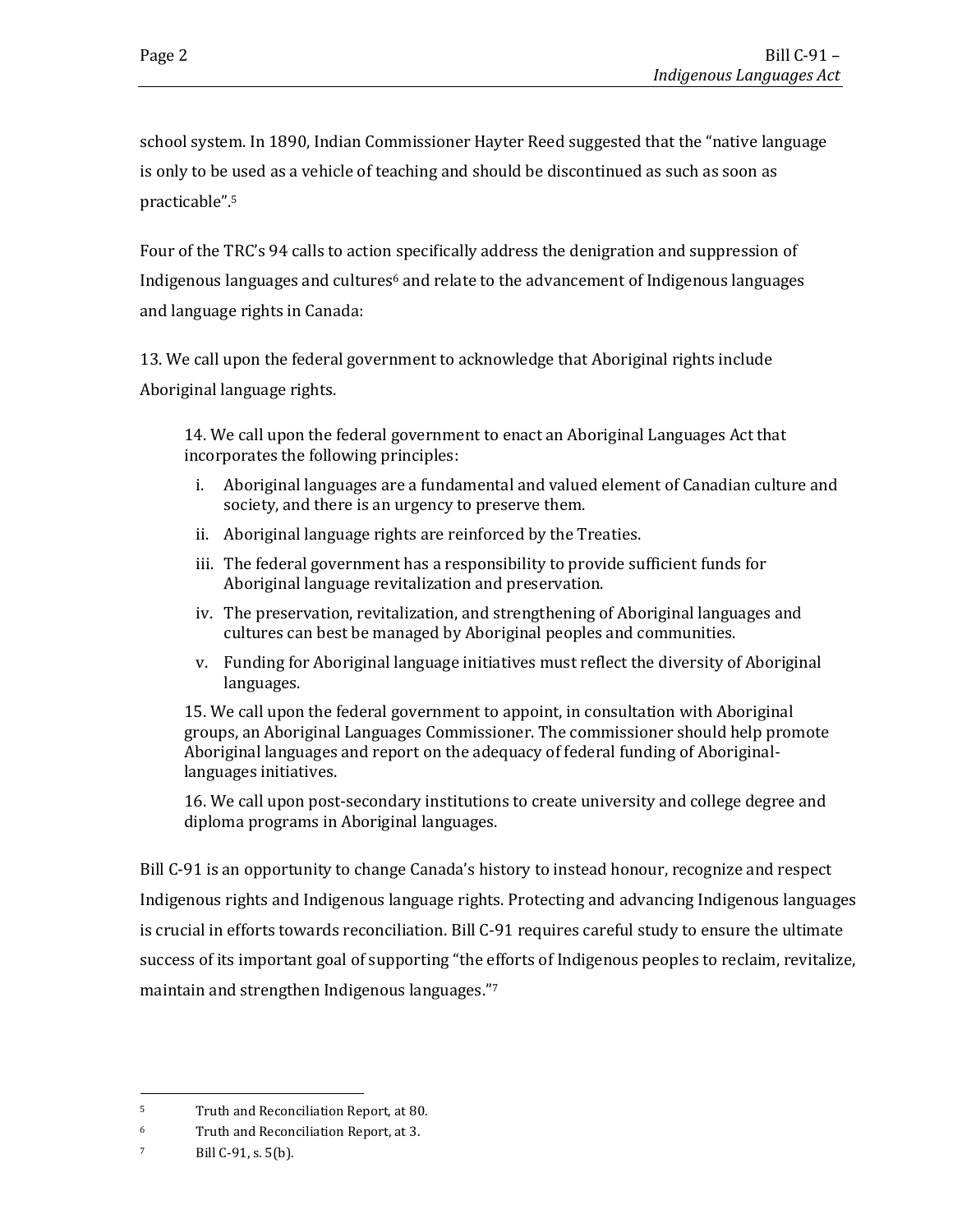We recognize that there are many Indigenous groups in Canada and there will be many perspectives on the federal government's approach to Indigenous languages. The CBA Section has commented on one important facet of the proposed *ILA*, but we acknowledge that various Indigenous groups may construe the issues differently.

## <span id="page-5-1"></span><span id="page-5-0"></span>**II. LANGUAGE RIGHTS**

### **A. Domestic language rights**

Since the *Official Languages Act* was enacted in 1969, Parliament has been involved in preserving and promoting minority languages. Like Bill C-91, the *Official Languages Act* was a response to a recommendation from a commission (the Royal Commission on Bilingualism and Biculturalism). Speaking in the House of Commons in 1968, Prime Minister Pierre Elliott Trudeau said:

Many Eastern European, Asian and African states contain within a single political unit a great variety of languages, religions and cultures. In many of them this diversity is reflected in a federal system of government and in two or more official languages. In the past, multicultural states have often resulted from conquest or colonialism. In the modern world many are based on a conscious appreciation of the facts of history, geography and economics.

In Canada, a country blessed with more prosperity and political stability than most, we are making our choices methodically and democratically.

In all parts of the country, within both language groups, there are those who call for uniformity. It will be simpler and cheaper, they argue. In the case of the French minority, isolation is prescribed as necessary for survival. We must never underestimate the strength or the durability of these appeals to profound human emotions.

Surely these arguments are based on fear, on a narrow view of human nature, on a defeatist appraisal of our capacity to adapt our society and its institutions to the demands of its citizens. Those who argue for separation, in whatever form, are prisoners of past injustice, blind to the possibilities of the future.

We have rejected this view of our country. We believe in two official languages and in a pluralist society not merely as a political necessity but as an enrichment. We want to live in a country in which French Canadians can choose to live among English Canadians and English Canadians can choose to live among French Canadians without abandoning their cultural heritage.<sup>8</sup>

The longstanding narrative of Canada's "two founding peoples" has been displaced to recognize that Indigenous languages also deserve special status in the public sphere. Indigenous languages can also enrich the "pluralist society" that the *Official Languages Act* has promoted for fifty years.

l

<sup>8</sup> Rt. Hon. P.E. Trudeau, Statement on the introduction of the Official Languages Bill, October 17, 1968.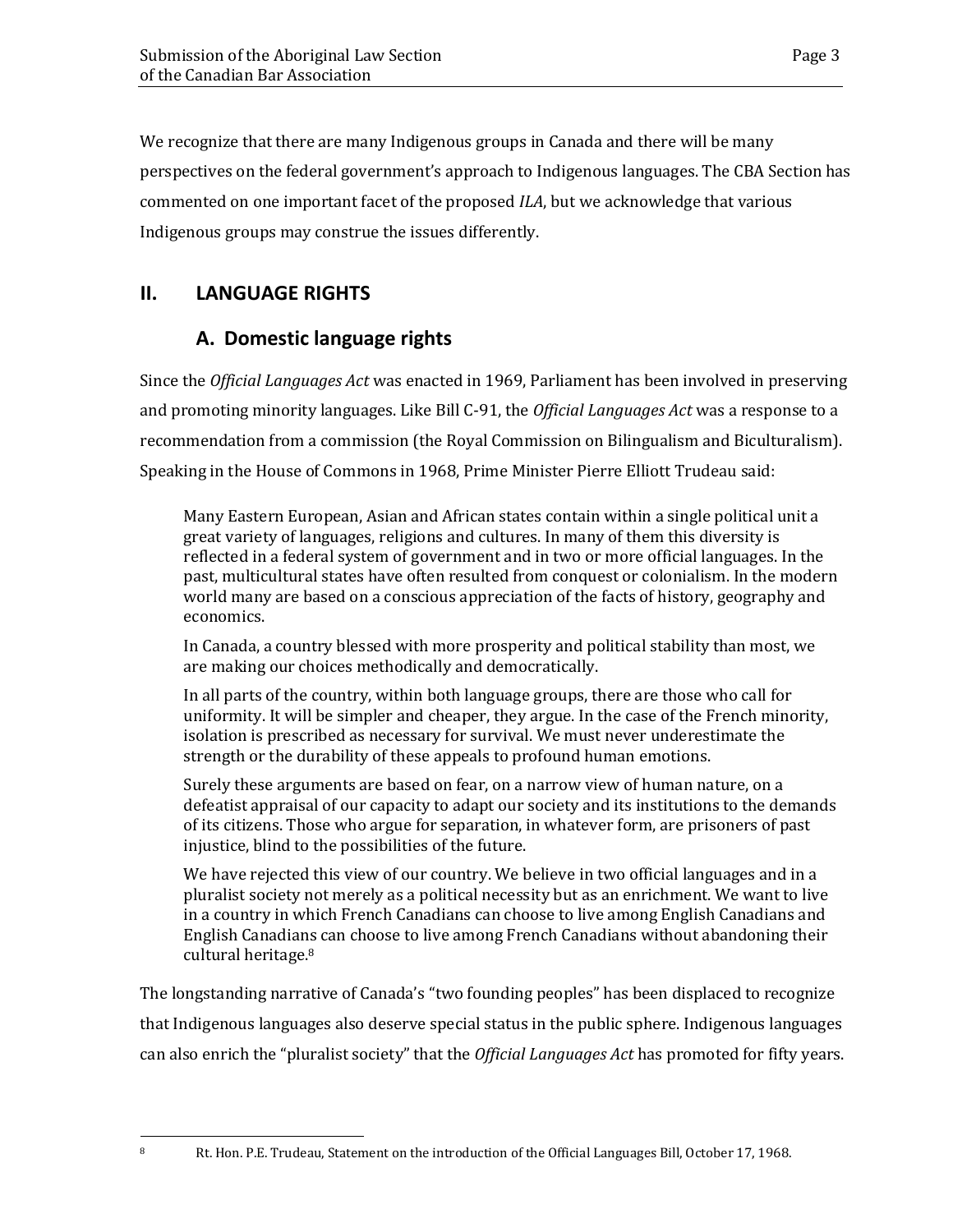Language rights are fundamentally linked to culture. As former Chief Justice Dickson of the Supreme Court of Canada held in *Mahé v. Alberta* (a case concerning French and English minority language education rights under section 23 of the *Canadian Charter of Rights and Freedoms*):

any broad guarantee of language rights, especially in the context of education, cannot be separated from a concern for the culture associated with the language. Language is more than a mere means of communication, it is part and parcel of the identity and culture of the people speaking it. It is the means by which individuals understand themselves and the world around them.<sup>9</sup>

In 1963, the Royal Commission on Bilingualism and Biculturalism recognized the same link, stating "[l]anguage is also the key to cultural development. Language and culture are not synonymous, but the vitality of the language is a necessary condition for the complete preservation of a culture."<sup>10</sup>

More than French outside of Quebec or English in Quebec, Indigenous languages have been subject to assimilation, whether overt (through residential schools or policies prohibiting the use of Indigenous languages), or systemically (through a failure to take positive steps to preserve and promote Indigenous languages).

The situation is now dire for Indigenous languages in Canada. According to the TRC, "[m]any of the almost ninety surviving Indigenous languages in Canada are under serious threat of extinction."<sup>11</sup> The TRC highlighted the 2011 census results showing that 14.5% of the Indigenous population reported an Indigenous language as their first language. This showed a significant decrease over the previous 15 years: 18% in the 2006 census and 26% in the 1996 census.<sup>12</sup>

Despite this perilous situation, little government action has been taken to support and protect Indigenous languages in Canada. Nunavut,<sup>13</sup> the Northwest Territories,<sup>14</sup> and British Columbia<sup>15</sup> are the only jurisdictions to enact legislation aimed at protecting or promoting Indigenous languages. In contrast, minority French-language communities outside of Quebec and minority English-language communities in Quebec benefit from measures like: a constitutionally

<sup>12</sup> *Ibid.*

<sup>9</sup> *Mahé v Alberta*, [1990] 1 SCR 342 at 362.

<sup>10</sup> Royal Commission on Bilingualism and Biculturalism, Book II at 8.

<sup>11</sup> Truth and Reconciliation Report, at 154.

<sup>13</sup> Inuit Language Protection Act, SNu 2008, c 17.

<sup>14</sup> *Official Languages Act*, RSNWT 1988, c O-1, ss. 30-31 (re Aboriginal Languages Revitalization Board).

<sup>15</sup> First Peoples' Heritage, Language and Culture Act, RSBC 1996, c 147.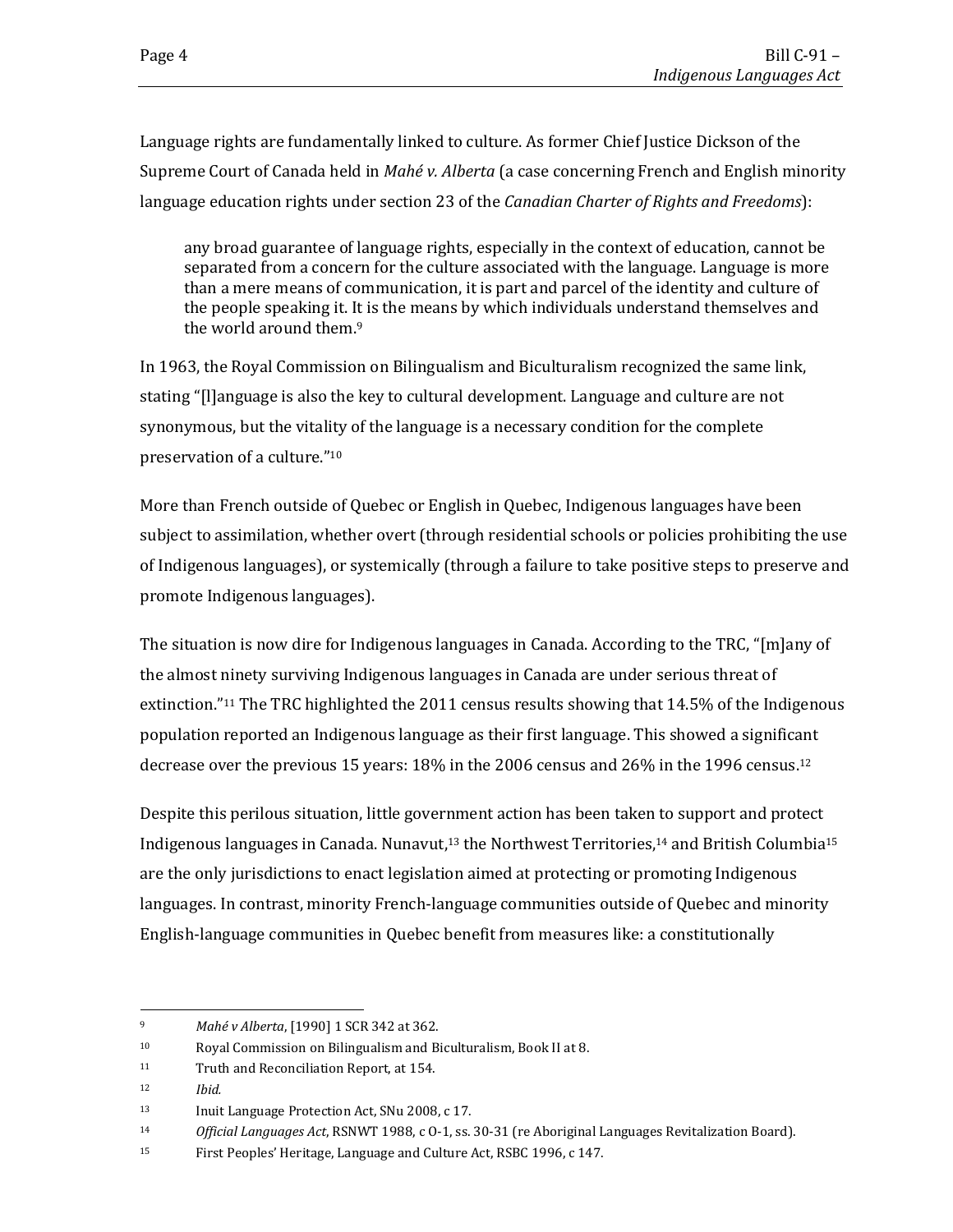guaranteed primary and secondary education system;<sup>16</sup> constitutionally-guaranteed access to federal government services;<sup>17</sup> special status within the federal public service;<sup>18</sup> the right to be tried for criminal offences in either English or French;<sup>19</sup> and a quasi-constitutional commitment to advance both languages in Canada.<sup>20</sup>

Indigenous languages enjoy constitutional protection under section 35 of the *Constitution Act, 1982*, which "recognizes and affirms" Aboriginal and treaty rights in Canada. The Supreme Court of Canada has repeatedly confirmed that the inherent rights protected under section 35 are those integral to the distinctive cultures and practices of Indigenous groups at the time of European Contact.<sup>21</sup> Given that intrinsic link between language and culture, it is difficult to imagine anything more central to a group's distinct cultures and practices than its language.

Proactive measures by the federal government, such as through the *ILA,* allow Indigenous peoples to give life to their inherent language rights. Litigation to exert Indigenous rights is notoriously time-consuming and expensive, for both government and Indigenous groups, though the two are not equally resourced to afford that litigation. We suggest that time and effort is better invested in acting quickly to address the crisis facing Indigenous languages in Canada.

Proactive measures by Parliament are also consistent with the TRC's Calls to Action, and the federal government's commitments to reconciliation. When the TRC's final report was officially released, Prime Minister Justin Trudeau committed the federal government to fully implement the TRC's calls to action.<sup>22</sup> A year later, he addressed the Assembly of First Nations and confirmed that his government "supports the 94 calls to action of the Truth and Reconciliation Commission", stating that "[e]ach of the 94 needs to be implemented". The Prime Minister committed to "enact[ing] an Indigenous Languages Act, co-developed with Indigenous Peoples, with the goal of ensuring the preservation, protection, and revitalization of First Nations, Métis, and Inuit languages in this country", further to the TRC's Call to Action #14.<sup>23</sup>

 $\overline{\phantom{a}}$ 

<sup>16</sup> Canadian Charter of Rights and Freedoms, s. 23.

<sup>17</sup> Canadian Charter of Rights and Freedoms, s. 20.

<sup>18</sup> *Official Languages Act*, RSC 1985, c 31 (4th Supp), Part V.

<sup>19</sup> *Criminal Code of Canada*, RSC 1985, c C-46, s. 530.

<sup>20</sup> *Official Languages Act*, RSC 1985, c 31 (4th Supp), Part VII.

<sup>21</sup> *R v Sappier*; *R v Gray*, 2006 SCC 54.

<sup>&</sup>lt;sup>22</sup> Justin Trudeau, Prime Minister of Canada, Statement by Prime Minister on release of the Final Report of the Truth and Reconciliation Commission, 15 December 2015, **online** (http://ow.ly/4eBb30ghS5c).

<sup>&</sup>lt;sup>23</sup> Justin Trudeau, Prime Minister of Canada, Prime Minister Justin Trudeau's Speech to the Assembly of First Nations Special Chiefs Assembly, 6 December 2016[, online](https://pm.gc.ca/eng/news/2016/12/06/prime-minister-justin-trudeaus-speech-assembly-first-nations-special-chiefs-assembly) (http://ow.ly/DWy130ghSfI).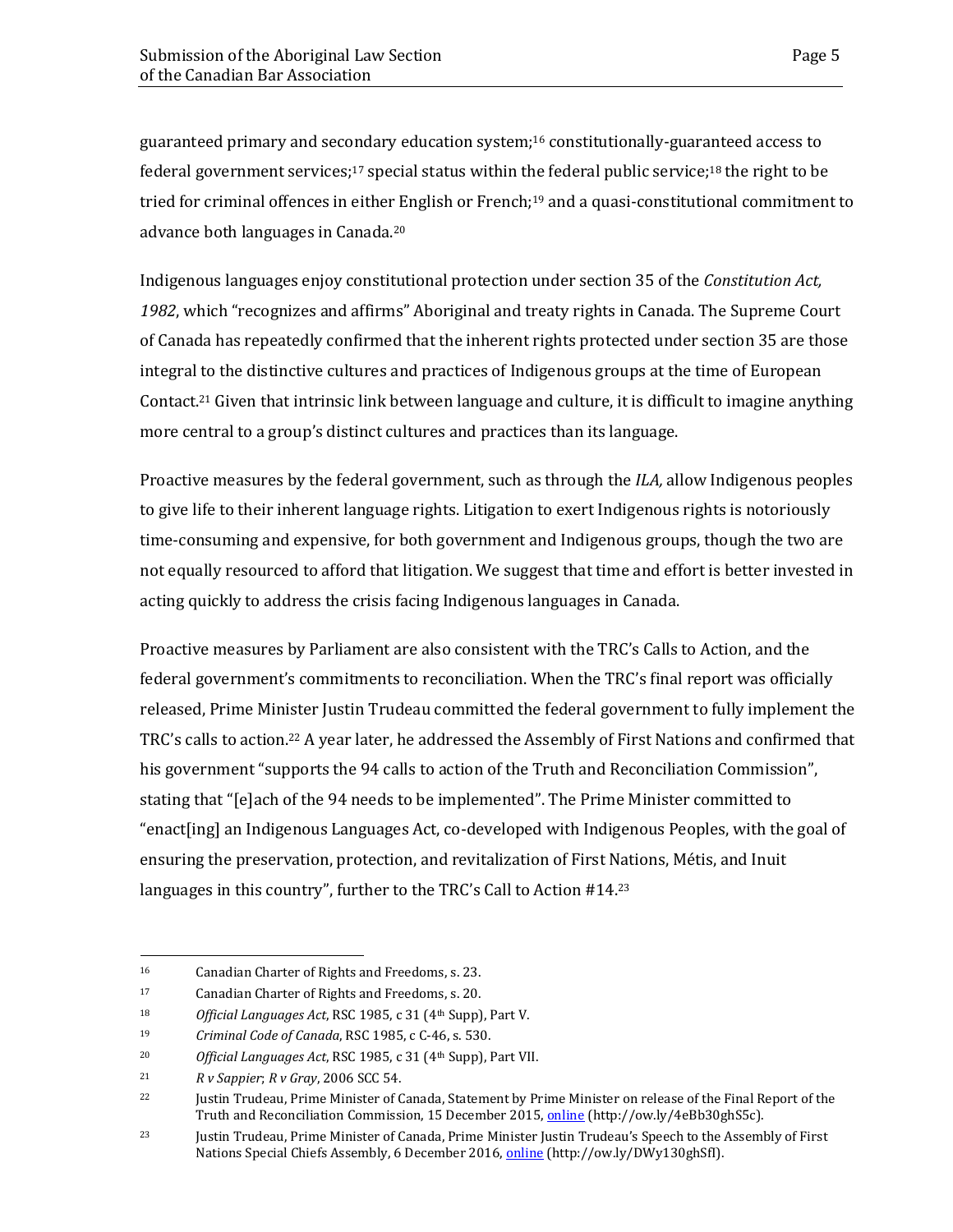Bill C-91 would be a significant step toward accomplishing TRC's Call to Action #14 and the Prime Minister's promise to legislate an *Indigenous Languages Act*. It would also satisfy the TRC's thirteenth call to action, which asks that the federal government "acknowledge that Indigenous rights include Indigenous language rights",<sup>24</sup> given the recognition in clause 6 of Bill C-91 "that the rights of Indigenous peoples recognized and affirmed by section 35 of the *Constitution Act, 1982* include rights related to Indigenous languages."

Bill C-91 would also be a step toward meeting Call to Action #15: that the federal government "appoint, in consultation with Indigenous groups, an Indigenous Languages Commissioner."<sup>25</sup> That Call to Action also specifies that the Commissioner should "help promote Indigenous languages and report on the adequacy of federal funding of Indigenous-languages initiatives." $26$ 

#### **B. International law**

<span id="page-8-0"></span>In addition to considerations under domestic law, Indigenous cultural and language rights are recognized under international law and the *United Nations Declaration on the Rights of Indigenous*  Peoples (UNDRIP).<sup>27</sup> Cultural and language rights are central, both explicitly and implicitly to most of UNDRIP's provisions. In fact, 17 of UNDRIP's 46 articles deal with Indigenous culture, its protection and promotion, notably addressing education rights and languages rights. Language rights are explicitly mentioned in Articles 13, 14 and 16:

#### Article 13

1. Indigenous peoples have the right to revitalize, use, develop and transmit to future generations their histories, languages, oral traditions, philosophies, writing systems and literatures, and to designate and retain their own names for communities, places and persons.

2. States shall take effective measures to ensure that this right is protected and also to ensure that indigenous peoples can understand and be understood in political, legal and administrative proceedings, where necessary through the provision of interpretation or by other appropriate means.

Article 14

[…]

3. States shall, in conjunction with indigenous peoples, take effective measures, in order for indigenous individuals, particularly children, including those living outside their

 $\overline{\phantom{a}}$ 

<sup>24</sup> Truth and Reconciliation Report, at 321.

<sup>25</sup> *Ibid.*

<sup>26</sup> *Ibid*.

<sup>27</sup> Truth and Reconciliation Report, at 160.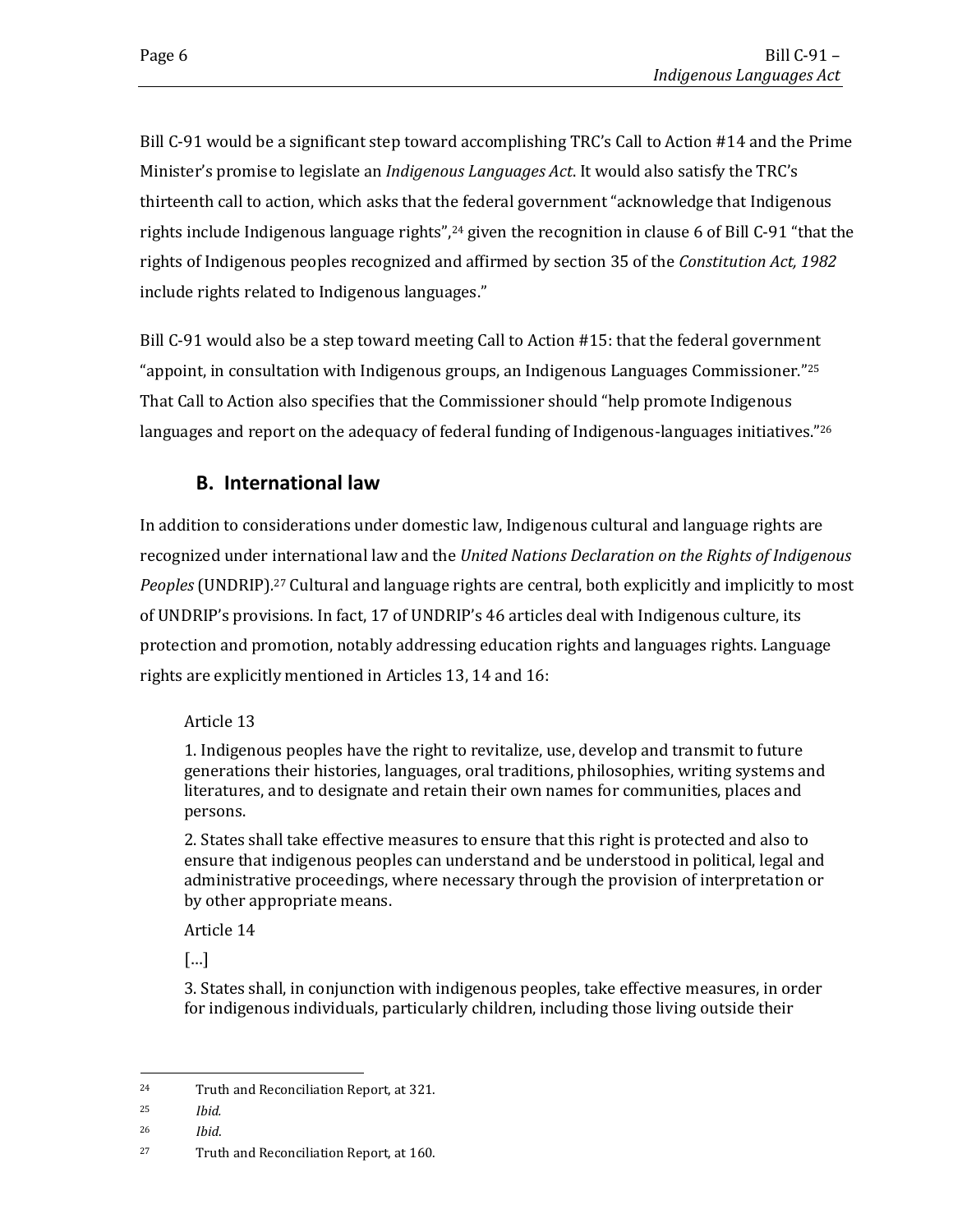communities, to have access, when possible, to an education in their own culture and provided in their own language.

Article 16

1. Indigenous peoples have the right to establish their own media in their own languages and to have access to all forms of non-indigenous media without discrimination.

2. States shall take effective measures to ensure that State-owned media duly reflect indigenous cultural diversity. States, without prejudice to ensuring full freedom of expression, should encourage privately owned media to adequately reflect indigenous cultural diversity.

More generally, Article 8 of UNDRIP states:

1. Indigenous peoples and individuals have the right not to be subjected to forced assimilation or destruction of their culture.

2. States shall provide effective mechanisms for prevention of, and redress for:

(a) Any action which has the aim or effect of depriving them of their integrity as distinct peoples, or of their cultural values or ethnic identities;

[…]

(d) Any form of forced assimilation or integration;

Due to the intrinsic relationship between language and culture, UNDRIP aims to prevent and offer redress for the assimilation (both cultural and linguistic) of Indigenous peoples. Article 9 states that "[i]ndigenous peoples and individuals have the right to belong to an indigenous community or nation, in accordance with the traditions and customs of the community or nation concerned. No discrimination of any kind may arise from the exercise of such a right."<sup>28</sup> It is difficult to imagine Indigenous traditions and customs not including language. Article 11 of UNDRIP also constitutes a clear call for an Indigenous right to "practise and revitalize their cultural traditions and customs". These traditions and customs, as reiterated in Article 31, include performing arts and literature, and are necessarily linked to Indigenous languages.

The rights in UNDRIP must be read in the context of the more general right in Article 27 of the *International Covenant on Civil and Political Rights*:

In those States in which ethnic, religious or linguistic minorities exist, persons belonging to such minorities shall not be denied the right, in community with other members of their group, to enjoy their own culture, to profess and practise their own religion, or to use their own language.

<sup>28</sup> United Nations Declaration on the Rights of Indigenous Peoples Article 9.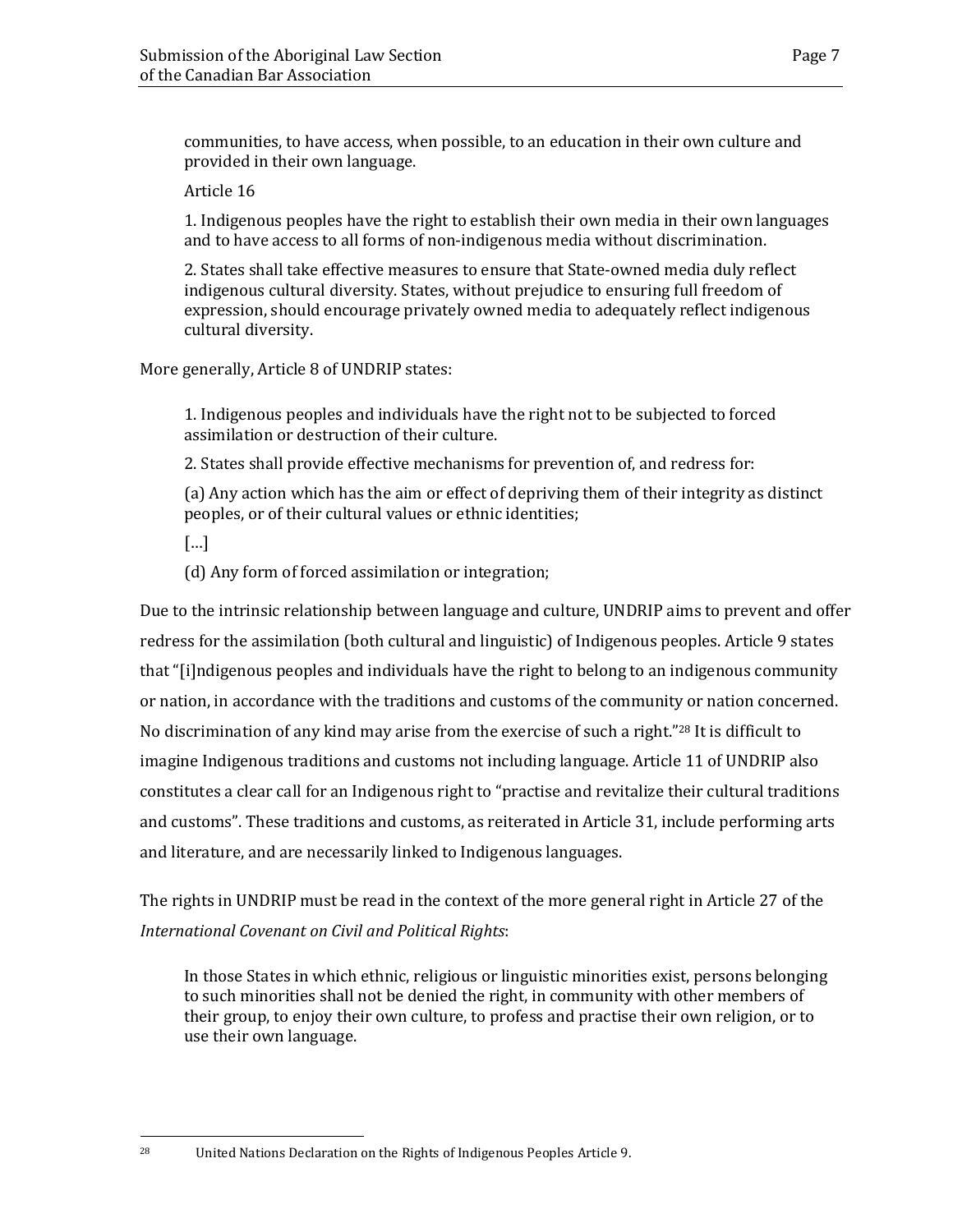### <span id="page-10-0"></span>**III. RIGHTS WITHOUT A REMEDY**

As currently drafted, some aspects of the *ILA* closely resemble Part VII of the *Official Languages Act* in overall intent and structure.<sup>29</sup> Part VII, "Advancement of English and French", sets out the federal government's commitment to:

enhancing the vitality of the English and French linguistic minority communities in Canada" by "supporting and assisting their development, and to advancing the recognition and use of both English and French in Canadian society.<sup>30</sup>

The clear intent of both Part VII and the *ILA* is to advance the recognition and development of the languages in question and recognize and respect language rights. That can only be achieved by imposing duties on the federal government to take certain measures to implement those stated commitments.

Unlike the *Official Languages Act*, Bill C-91 does not contemplate a court remedy for the federal government's failure to follow through on commitments in the *Act*. As the Federal Court of Appeal held in *Forum des maires de la Péninsule acadienne v. Canada (Food Inspection Agency)* (*Forum des maires*), the purpose of the *Official Languages Act*'s remedies is "to ensure that the *Official Languages Act* has some teeth, that the rights and obligations it recognizes or imposes do not remain dead letters, and that the members of the official language minorities are not condemned to unceasing battles with no guarantees at the political level alone".<sup>31</sup>

The initial versions of the *Official Languages Act* did not provide for the justiciability of Part VII. Part X relates to the availability of court remedies, applied only to rights and duties under portions of the *Act*:

- Sections 4 to 7 (Proceedings in Parliament and Legislative and Other Instruments);
- Sections 10 to 13 (International treaties, publication of notices and advertisements);
- Part IV (Communications with and Services to the Public);
- Part V (Language of Work); and
- Section 91 (Staffing).

 $\overline{\phantom{a}}$ <sup>29</sup> See, for example, Bill S-212, s. 6 and the *Official Languages Act*, RSC 1985, c 31 (4th Supp), s. 41(1) [OLA]; Bill S-212, s. 7 and OLA, s. 41(2); Bill S-212, s. 10 and OLA, s. 41(3); Bill S-212, s. 8 and OLA, s. 45; Bill S-212, s. 9 and OLA, s. 43(2); and; Bill S-212, s. 11 and OLA, s. 44.

<sup>30</sup> OLA, s. 41(1).

<sup>31</sup> Forum des maires de la Péninsule acadienne v. Canada (Food Inspection Agency), 2004 FCA 263 at para 17.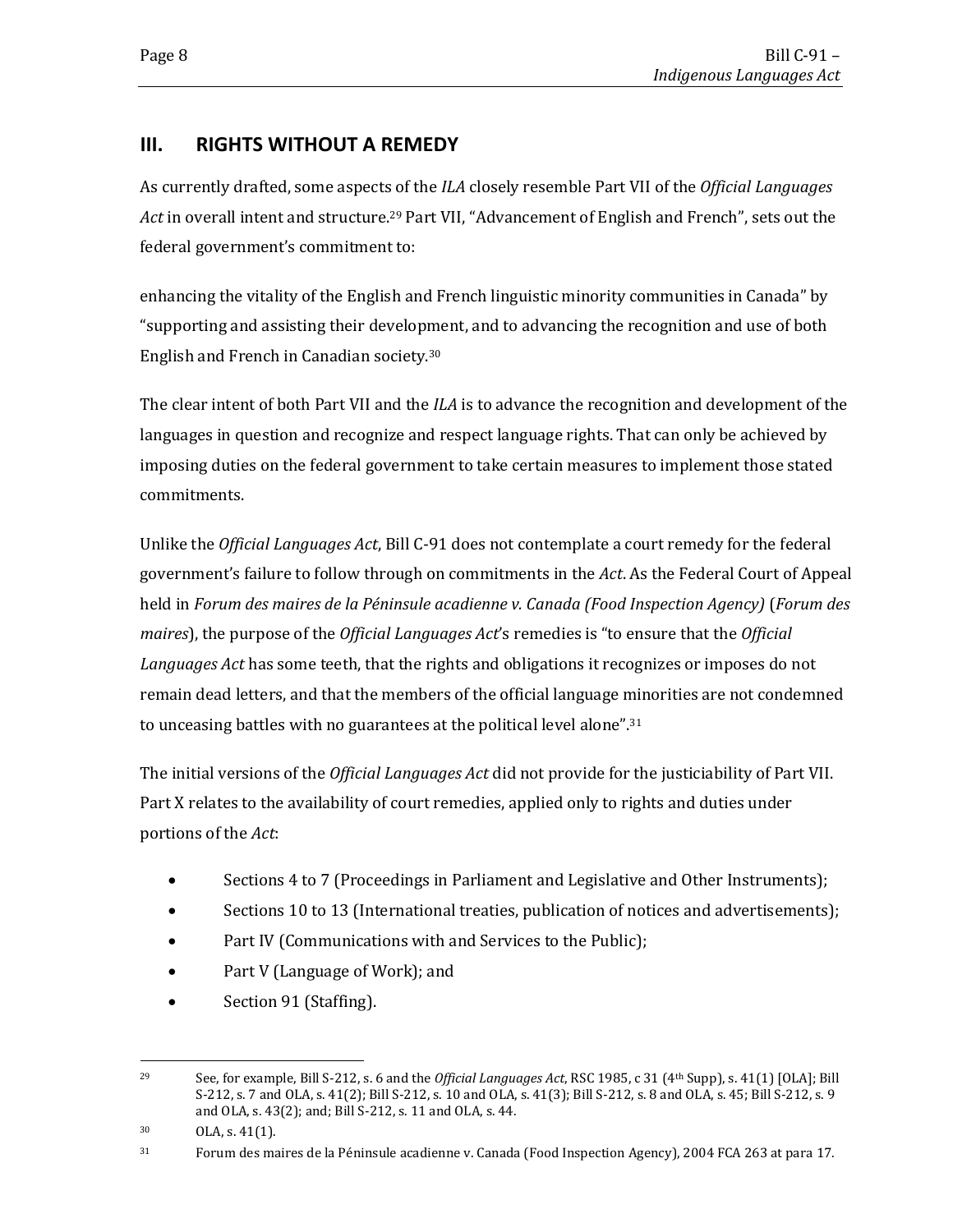The lack of an explicit court remedy for the federal government's failure to live up to its Part VII commitments proved fatal to the justiciability of those commitments. In *Forum des maires*, the Federal Court of Appeal interpreted Part VII (as it then read) as demonstrating "the express and implied intention of Parliament to exclude these areas from judicial intervention."<sup>32</sup> The Federal Court of Appeal relied on several features of Part VII:<sup>33</sup>

- i. the vague wording of the provisions (despite their use of the word "shall");
- ii. the obligations in question being ill-adapted to the exercise of judicial power;
- iii. the use of terms that do not evoke a legal obligation;
- iv. the use of the words "government policy" in the marginal note accompanying one of Part VII's provisions; and
- v. Part VII being addressed to long-term objectives, the achievement of which depend on the existence of a political will.

Ultimately, the Federal Court of Appeal was clear that, despite the importance of language rights, Parliament must be specific when it intends those rights to be enforced by the judiciary:

It is true that the protection of language rights constitutes a fundamental constitutional objective and requires particular vigilance on the part of the courts, and that courts must generously construe the texts that confer these rights, but it is also necessary that these be rights to protect and not policies to define. […]

[...] it is not because a statute is characterized as quasi-constitutional that the courts must make it say what it does not say, especially when the statute, as in this case, has been careful not to say it.<sup>34</sup>

Parliament addressed the Federal Court of Appeal's conclusion in *Forum des maires* in short order by enacting Bill S-3, *An Act to amend the Official Languages Act (fostering of English and French)* in 2005. Senator Gauthier's bill was intended to "give some teeth to the Official Languages Act" by adding Part VII to the list of provisions in relation to which a complainant could apply for a court remedy.<sup>35</sup> Bill S-3 received Royal Assent in November 2005, making Part VII of the *Official Languages Act* fully justiciable under Part X of the *Official Languages Act*.

 $\overline{\phantom{a}}$ 

<sup>32</sup> Forum des maires de la Péninsule acadienne v. Canada (Food Inspection Agency), 2004 FCA 263 at para 38.

<sup>33</sup> Forum des maires de la Péninsule acadienne v. Canada (Food Inspection Agency), 2004 FCA 263 at paras 35-37.

<sup>34</sup> Forum des maires de la Péninsule acadienne v. Canada (Food Inspection Agency), 2004 FCA 263 at paras 39-40.

<sup>35</sup> See, Senator Gauthier's speech [online.](https://sencanada.ca/en/content/sen/chamber/381/debates/003db_2004-10-06-e)